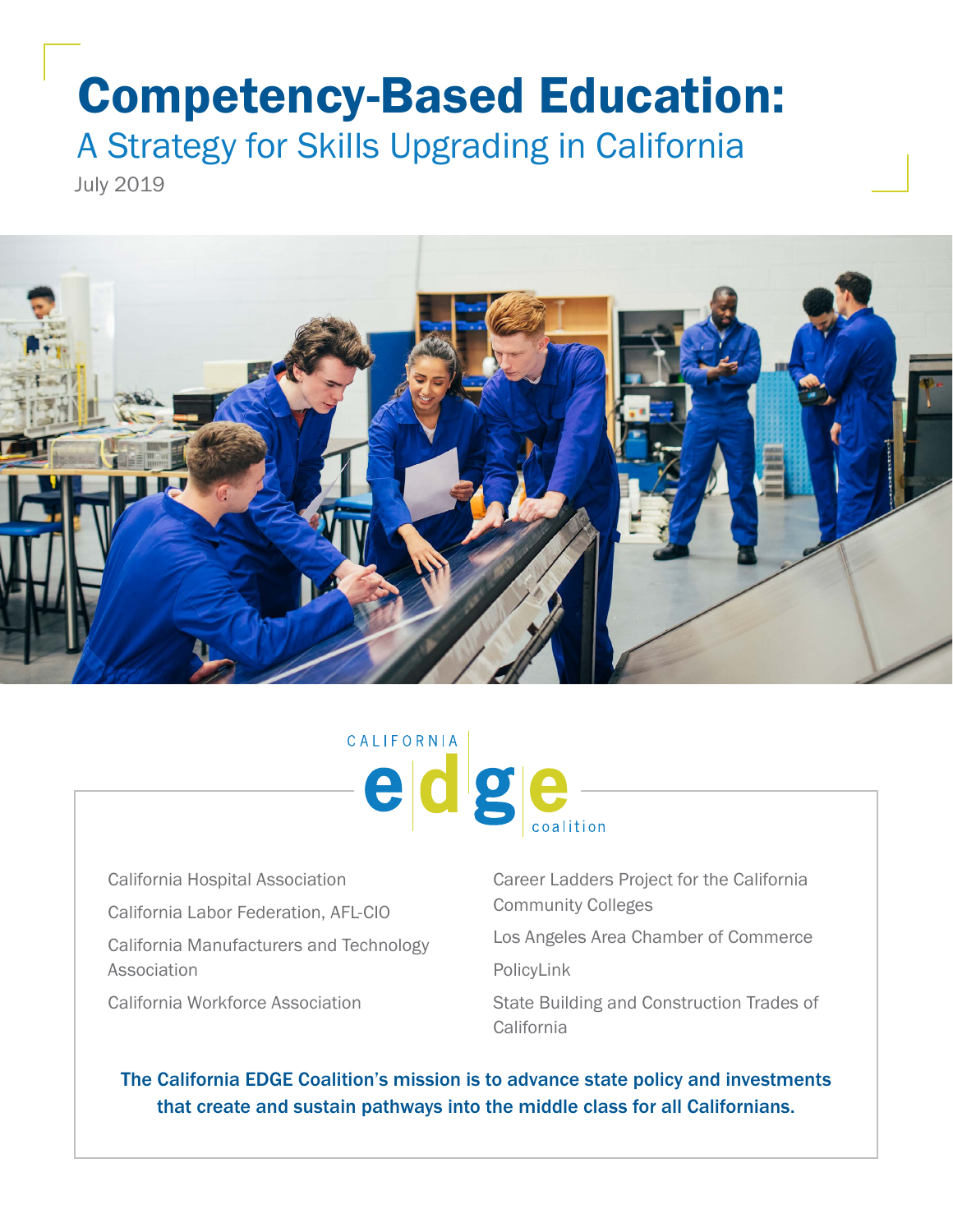One quarter of California's workforce – almost 5 million workers – earned an average of \$13 per hour in 2018. Even more working adults are searching for ways to improve their skills and family incomes. As California struggles with ways to address this major concern for both residents and our business community, competency-based education (CBE) has the potential to be one very useful tool in the state's toolkit.

CBE is a flexible approach to teaching and learning in which students earn certificates and degrees by demonstrating that they've mastered and can successfully apply the knowledge and skills required for a particular job or career. This approach has clear benefits to students, employers, and the state:

- Students benefit from well-defined learning goals, personalization to meet students where they are academically, and flexible pacing.
- Employers benefit from better information about job candidates—in the form of direct evidence of what graduates know and can do—and training programs aligned with local workforce needs.
- States benefit from effective workforce training with potentially better outcomes and lower costs to students and taxpayers.

Although CBE is not new, recent years have seen a resurgence of interest due to advances in technology and the science of learning, as well as concerns about the traditional education and training system. Numerous public colleges and universities, independent institutions, and non-institutional education and training providers have developed successful CBE programs for lowskill, working adults. Several of these programs have documented high completion rates, shortened completion times, and high employment rates for graduates, highlighting the potential of this approach.

California policy makers can take several actions to advance the development of CBE in the state. Key recommendations include amending laws and regulations that limit the state's ability to develop or support CBE, and providing incentive funding tied to clear expectations for developing high-quality CBE programs that are aligned with the state's workforce needs.

*"Competency-based education" allows students to move flexibly through an education program that's designed to make sure they know and can do what's expected of graduates. Though many types of students can benefit from a competency-based approach, its flexibility is especially attractive to working adults.*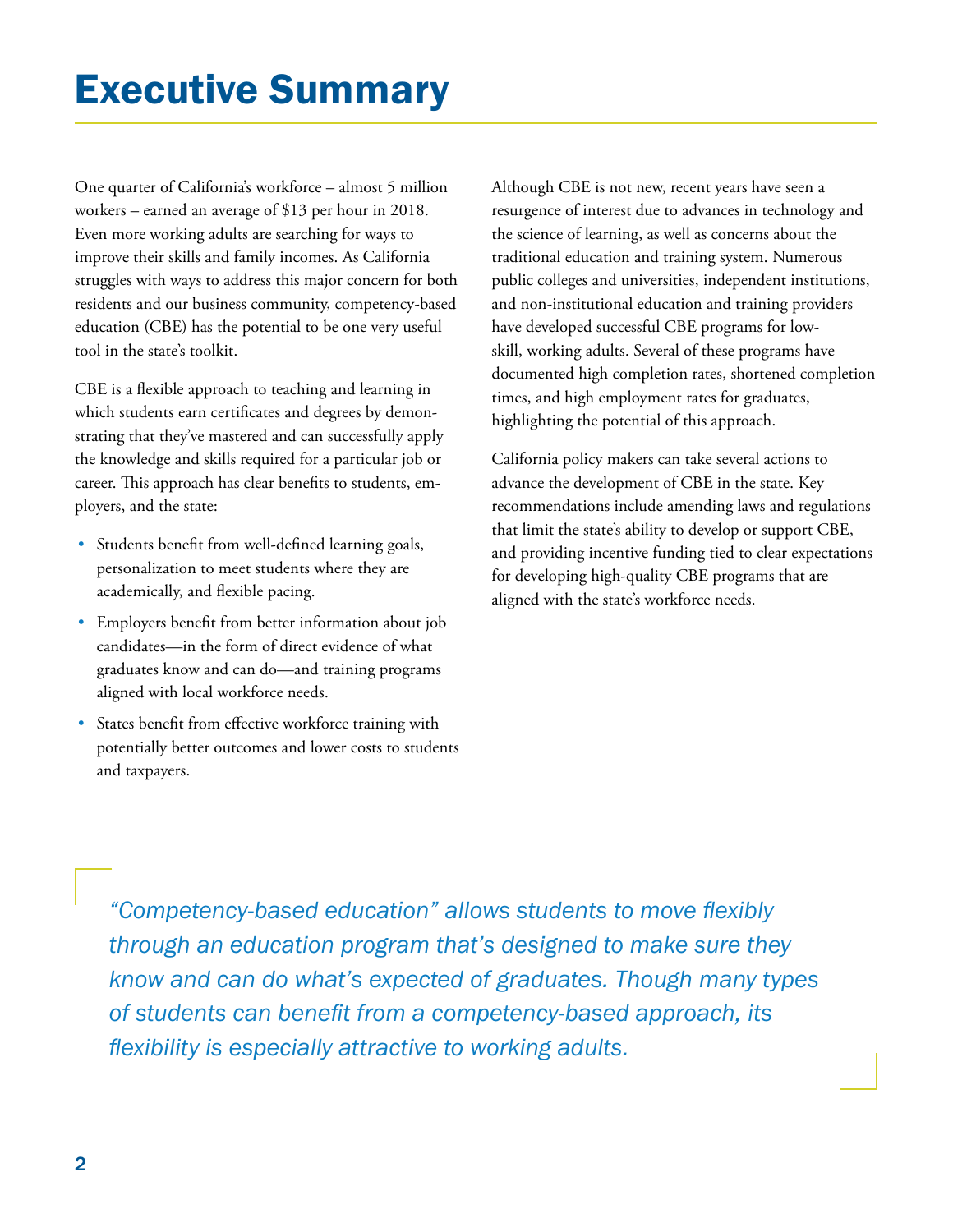## Introduction

For a full-time, low-wage worker with no education beyond high school and a family to support, going back to school can feel near impossible. How does a person fit classes, labs, homework, and studying into an already hectic schedule of work, kids' activities, and other family responsibilities? And yet, the stakes are high: a postsecondary credential valued by employers could be a ticket out of poverty and into stable employment, with family-sustaining wages and benefits. So, many try. A fraction succeed in completing an education or training program and moving up the economic ladder. But far too many get discouraged when their complicated lives intrude on their efforts to move up, and they never finish.

"Competency-based education" allows students to move flexibly through an education program that's designed to make sure they know and can do what's expected of graduates. Though many types of students can benefit from a competencybased approach, its flexibility is especially attractive to working adults. Competency-based education can help students avoid the discouraging setbacks that so often doom their efforts. Here are just a couple of the ways this innovative approach differs from the traditional postsecondary education model.

- **• In traditional courses**, students earn grades based on how much they've learned. A student who grasps 70 percent of course content might get a C and pass. One who masters half would get an F, fail the course, and get no credit for any learning. That student could start over, pay tuition again, and do all the coursework—including the content already mastered. But a child's illness, a work emergency, or a parent's needs could again derail our student's journey. This allor-nothing approach to learning is just one of the reasons students become discouraged and give up. It's also a reason costs to students, institutions, and states are so high, especially relative to outcomes.
- In a flexible, competency-based program, a student who masters half the content of the course on the first try still moves forward. Instruction is modular, and the student can pick up where she left off to work on the next set of competencies instead of repeating the entire course from the beginning. She can accelerate through topics in which she has particular aptitude or on-the-job experience, and slow down on others where she needs more time. She has several ways to learn, not only in class during scheduled sessions but also off hours—including through online modules, exercises or simulations, and individual consultation with instructors. The school meets the student where she is academically and provides assistance as needed to help her get to the next step, and the next, all the way to earning a meaningful credential.
- **• In traditional programs**, graduates earn certificates or degrees that show they passed a set of required courses with acceptable grades. The courses are usually developed by individual faculty members who also do the teaching in the course and determine grades. Some of those instructors might meet with local employers to align their courses with workforce needs. Employers, in turn, use graduation from the programs as a rough proxy for what students have learned.
- **• In a flexible, competency-based program**, industry participation in program development is expected; faculty members work with employers to identify the competencies needed to succeed in an industry. As a result, students know in advance the competencies they need to demonstrate to earn a certificate or degree. And they know those are the competencies employers are looking for. Students demonstrate proficiency by doing tasks and projects just like those they'll face in the workplace. Their learning might be validated by a separate professional, not the instructor, to improve objectivity. The credentials they earn show directly, in far more detail than conventional transcripts, what they know and can do—taking the guess work out of hiring.

By meeting the needs of working adults and other nontraditional and underserved students, this more transparent and flexible approach to learning can help move low-wage workers out of poverty while helping California fill its projected gap of 1.5 million skilled workers with certificates, associate degrees, and other college experience below the bachelor's level.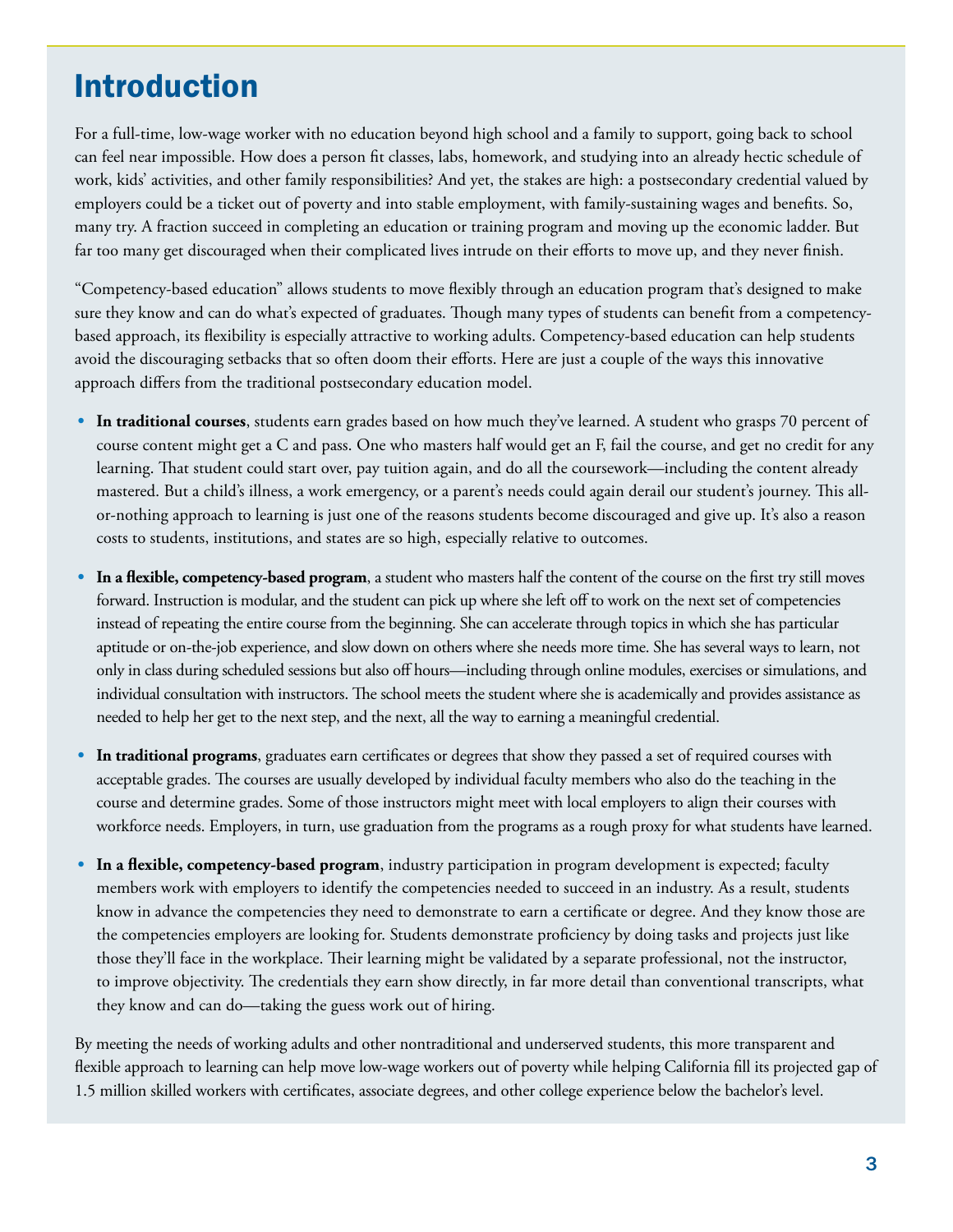## Defining Competency-Based Education

Competency-based education and training (CBE) is one promising strategy for helping low-wage workers in California upgrade their skills and earn industry-valued credentials. The following concepts and definitions help to clarify what CBE is—and is not.

- **• CBE is an outcomes-based approach to teaching and learning.** Students earn certificates and degrees by demonstrating that they've mastered and can successfully apply clearly articulated competencies. Competencies, in turn, describe in detail what students need to know and be able to do in a particular job or workplace. Students demonstrate mastery through rigorous assessments (such as tasks, projects, and exams).
- **• Progress is measured by learning, not time in class.** A student might progress quickly to mastery in some areas and take longer to become fully proficient in others. Instruction can occur in a classroom or lab setting, online, on the job, or through a blended approach. Regardless of the instructional settings or amount of time involved, students make progress only when they demonstrate the required knowledge and skills.
- **• The faculty role differs.** As in traditional programs, faculty members are the content experts. The way they teach, however, differs. As students progress through carefully structured material, faculty members might serve as facilitators and coaches instead of holding regular classes and delivering lectures. In addition, in some CBE programs faculty members specialize in course development, instruction, or assessment.

*Regardless of the instructional settings or amount of time involved, students make progress only when they demonstrate the required knowledge and skills.* 

*CBE requires students to actively participate in their learning. It also calls on institutions to actively foster success with academic and student support services designed for the students they serve.* 

**• Student support services are integral.** CBE requires students to actively participate in their learning. It also calls on institutions to actively foster success with academic and student support services designed for the students they serve. Recommended services include intensive orientation to the CBE model and how it works. Orientation can also include help with basic skills, study skills, time management and other organizational skills, and career mapping. Ongoing coaching, advising, and counseling are integrated throughout CBE programs. Non-academic support services might include a case management function to help students with financial aid and referrals for child care, health care, transportation, and food and housing needs.

One note: Prior learning assessment and credit for prior learning are not the same as CBE. These terms are often conflated. Prior learning assessments can be used to identify subjects a student can skip or to award credit within a traditional program. CBE programs also can use prior learning assessment but CBE is an entire pedagogical system—an intentional approach to teaching and learning that provides ways for students to acquire knowledge, build skills, and demonstrate mastery of clearly identified competencies.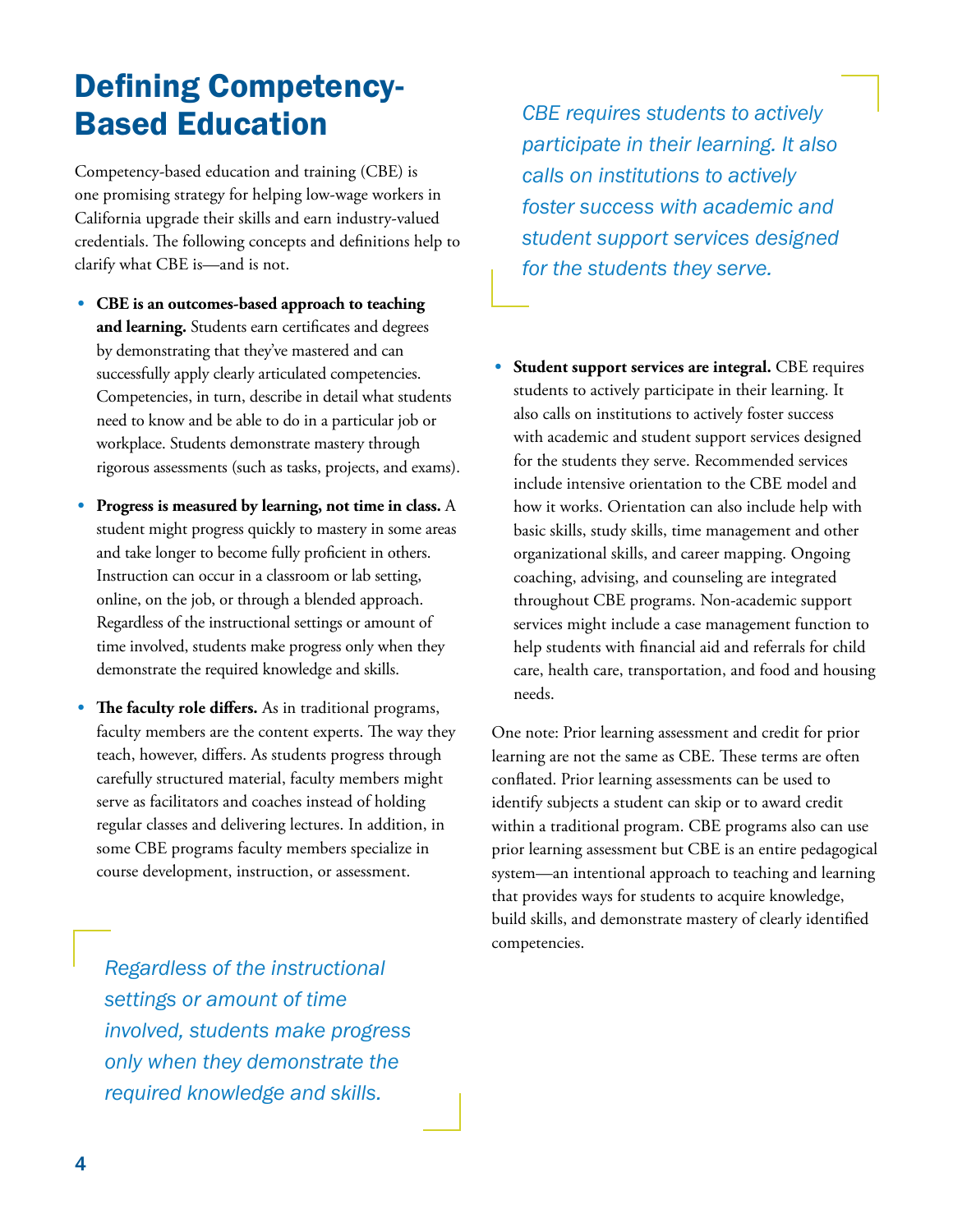## National Competency-Based Education Landscape

### *Resurgence of Interest*

The U.S. Army and other military branches have practiced competency-based education and training for decades. Until recently, the services had no widely accepted way to document and communicate soldiers' learning outcomes for audiences outside the military. In recent years, however, the Army developed a credentialing system (MIL-CRED) and digital resume (learner profile) for this purpose. This system facilitates colleges' and universities' assessment of military veterans' prior learning.

Another early provider of CBE is Western Governors University (WGU), founded by 19 state governors more than 20 years ago to better serve working adults. Several institutions offered some elements of CBE before WGU, and many have adopted CBE models since.

More recently, advances in learning science, instructional technology, and data management have transformed the landscape for CBE. Adaptive learning technology is helping personalize instruction by targeting content and exercises to students. New ways to track student progress are ensuring timely student support. Portable electronic transcripts that document competencies and credentials are extending the value of CBE across institutions and employers.

Concerns about the traditional higher education system are also driving renewed interest in CBE. For years, national and state leaders have contended with rising higher education costs and poor student outcomes. Leaders in several states are turning to CBE as a central strategy for making postsecondary education more accessible, affordable, and effective for a broader range of individuals.

## *National Growth*

#### **Expansion in public colleges and universities.**

Several major universities, including the University of Wisconsin, Texas A&M Commerce, and Northern Arizona University, are offering flexible learning options for working adults based on the CBE model. Among community colleges, growing numbers of institutions are adopting CBE either alongside current programs or as separate structures. These include:

*• Salt Lake Community College's School of Applied Technology* offers a broad range of workforce-oriented certificate and degree programs. All programs are delivered in a flexible, competency-based framework. The school attracts students with weekly enrollment, flexible scheduling, low costs, programs aligned with the job market, and transferability of credits toward the college's other programs. All programs blend in-person and online components. Early evaluations show that students are completing programs notably faster and in higher proportions. Based on the school's success with CBE, Utah state legislators have allocated funding to create a full set of competency-based general education courses that will be accepted for transfer statewide.

*Concerns about the traditional higher education system are also driving renewed interest in CBE. For years, national and state leaders have contended with rising higher education costs and poor student outcomes. Leaders in several states are turning to CBE as a central strategy for making postsecondary education more accessible, affordable, and effective for a broader range of individuals.*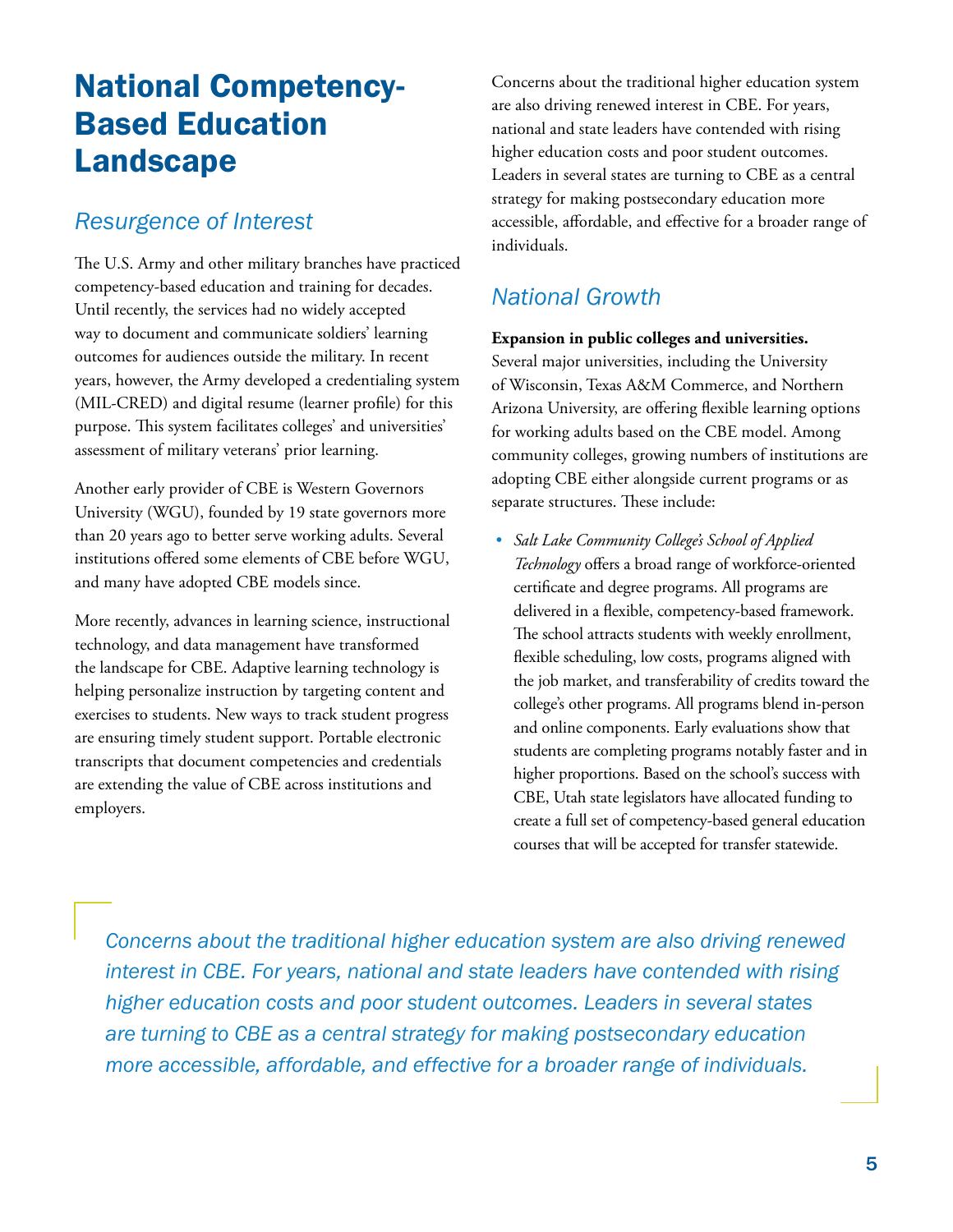- *• Austin Community College* (ACC) offers Career ACCelerator programs designed for military veterans and unemployed and underemployed adults. Programs focus on addressing central Texas' growing information technology sector. ACC has reported low withdrawal rates in the ACCelerator programs, as well as high completion and employment rates and shorter time to reach milestones such as completing developmental math and earning a credential.
- *• Sinclair Community College* in Dayton, Ohio offers a range of certificate and associate degree programs in a CBE framework that it calls *FlexPace*. To develop these programs the college partnered with employers, redesigned curricula, and introduced new models of program delivery and student support. The online, selfpaced programs are offered in advanced manufacturing, business management, information technology specialties, and retail management. Sinclair has also documented significantly better outcomes for CBE students. Based on Sinclair's success, Ohio officials are supporting efforts to expand the use of CBE statewide.

**Growth in nonprofit sector.** Western Governors University, described earlier, is the largest provider of CBE in the nation – with more than 110,000 students – and enrollment is growing by 20 percent annually. The university offers bachelors and masters' degrees in education, business, information technology, and health professions. Instruction is mainly online, but some programs have field components in classrooms and other settings. Compared to traditional programs serving similar students, WGU has high completion rates, low average costs to degree, and exceptional student and employer satisfaction. Other major nonprofit institutions providing CBE include California's Brandman University and Southern New Hampshire University's College for America. For-profit colleges are outside the scope of this brief.

**Innovation in non-institutional settings.** In addition to postsecondary institutions, a number of other organizations have developed competency-based programs to upgrade the skills of low-wage workers. These are a few of many examples:

- *• 180 Skills* provides online instruction designed to take learners from zero manufacturing background to earning an industry-valued credential and gaining employment in a manufacturing-related job within three months. Its career programs focus on displaced workers, adults with low basic skills, veterans, and high school graduates with some or no college education. Instruction is through short, highly interactive courses designed to keep learners engaged from start to completion. Content includes hard technical skills for aerospace and automotive manufacturing, soft skills and employability, and health, safety, and quality practices. Typically, a community college, adult education program, or workforce center contracts with 180 Skills for access to courses.
- *• Northstar Digital Literacy Assessment* was developed by the Minnesota Literacy Council in response to the needs of job seekers needing digital skills to apply for jobs, gain employment, and perform tasks at work and in daily life. Users can take the assessment modules online any time or go to an approved testing location to earn the nationally-recognized certificate. The *Solano County Computer and Digital Skills Center*  in Fairfield, California is one user of the Northstar certificates. The Skills Center offers individual and small group instruction for adults leading to the Northstar certification. Students complete the assessment to gauge their baseline skills. They then receive customized, hands-on instruction ranging from four to ten weeks, depending on each individual's or small group's entering skill level and learning pace.

*Although federal student aid programs are mainly geared to traditional higher education, the federal government has developed ways for CBE programs to qualify for student aid.*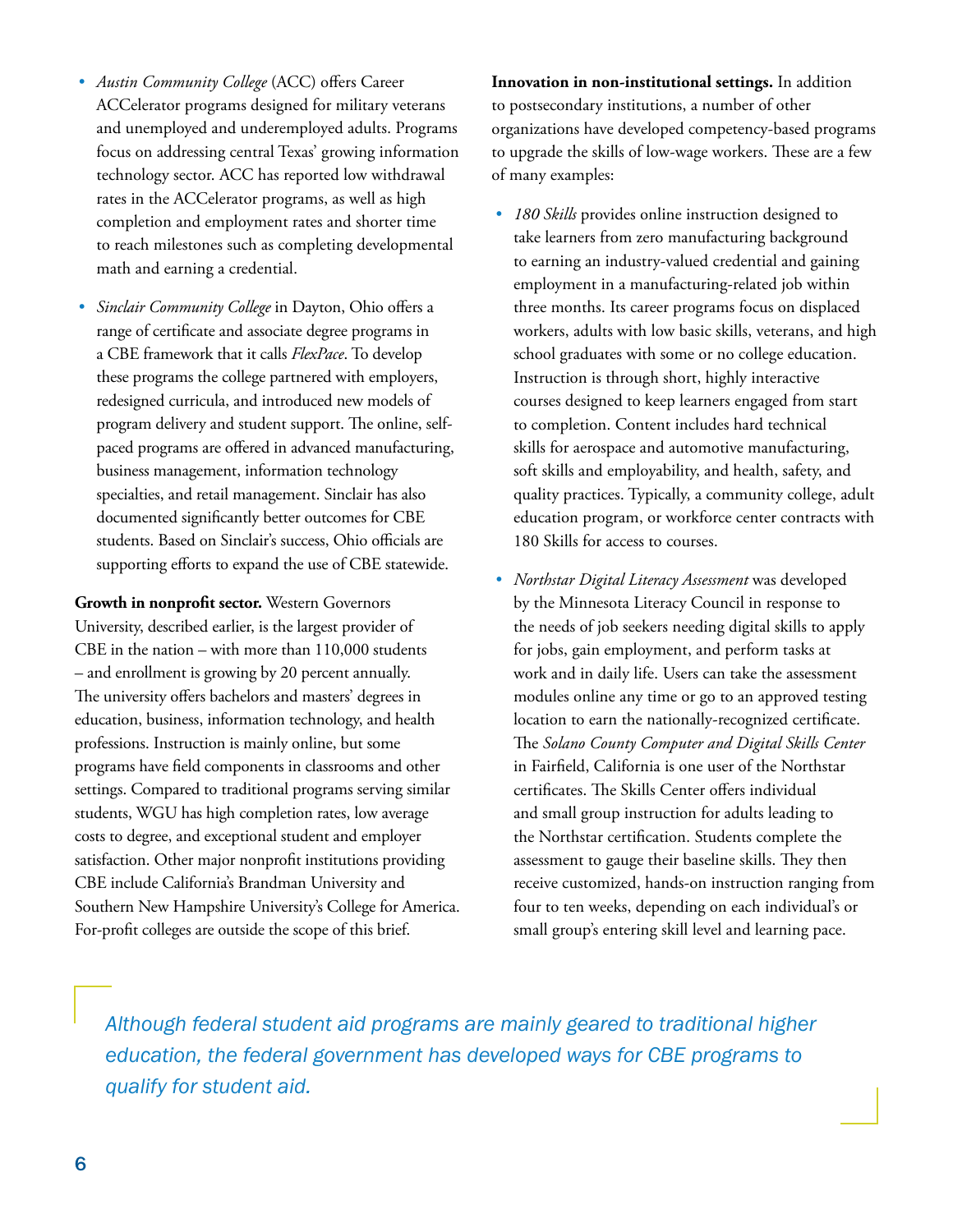#### **Efforts to establish national ecosystem for CBE.**

Networks of CBE providers and policy experts are working on several initiatives to advance CBE nationally. These involve:

- *• Promoting a common language* in terms of competencies to describe credentials. This turns credentials into a form of currency with established value among institutions, employers, and their students and workers.
- *• Creating a technology infrastructure* to track individuals' competencies and credentials. This will help learners, employers, and counselors make informed decisions about credential options, pathways, and their value in the labor market.
- *• Ensuring quality of credentials* and equity of opportunity to earn credentials. This involves refining quality frameworks, standards, and quality assurance processes, and finding ways to address disparities in access and provide robust student support in CBE programs.

**Federal agencies and accreditors recognize CBE as a valid form of instruction.** Although federal student aid programs are mainly geared to traditional higher education, the federal government has developed ways for CBE programs to qualify for student aid. Also, the Western Association of Schools and Colleges (WASC) and other regional accreditors have set common criteria for approving CBE programs.

### *California Competency-Based Efforts*

California has implemented a variety of CBE efforts but recently our state has begun to wade more seriously into these waters. Some examples of the efforts underway include:

**• Silicon Valley's technical certifications and other**  "microcredentials." California's technology industry was an early leader in the use of competencybased credentialing. Cisco, Microsoft, and other technology companies popularized the use of technical certifications starting in the early 1990s. While

the number of different certifications proliferated early on, prompting comparisons to the Wild West, the field eventually developed standards for recognized, verifiable credentials built on clearly defined competencies. Examples include the Cisco Certified Network Professional, Microsoft Certified Solutions Expert, and Google IT Support Professional certifications. Some academic programs at colleges and universities incorporate these credentials as building blocks within their certificate and degree programs.

- **• New online community college.** In 2018, California authorized and approved start-up funding for a new community college to provide CBE for working adults. The college is slated to launch its first program, in health care business services with a certificate in medical coding, in fall 2019. The next programs to be developed include cybersecurity, information technology support, and an occupational pathway for first-line supervisors in various industries with high demand for this role. Programs will blend handson learning at job sites with online study material, reviews, testing, video chats with mentors, and student support services.
- **• State support for new apprenticeship models.** Assembly Bill 235 (2018) changed the rules for apprenticeships to allow the term of an apprenticeship to be measured either by hours of on the job training and related instruction, the attainment of competency, or a combination of the two. The revised law defines a competency-based approach as measuring skill acquisition through an individual apprentice's successful demonstration of acquired skills and knowledge, as verified by the program sponsor. A competency-based apprenticeship must include at least six months of on the job training, compared to two years for many traditional apprenticeships. A competency-based program also must describe the competencies, identify ways to assess them, and meet industry-recognized standards or certifications. California is in the process of developing and piloting competency-based apprenticeships in information technology and accounting/auditing.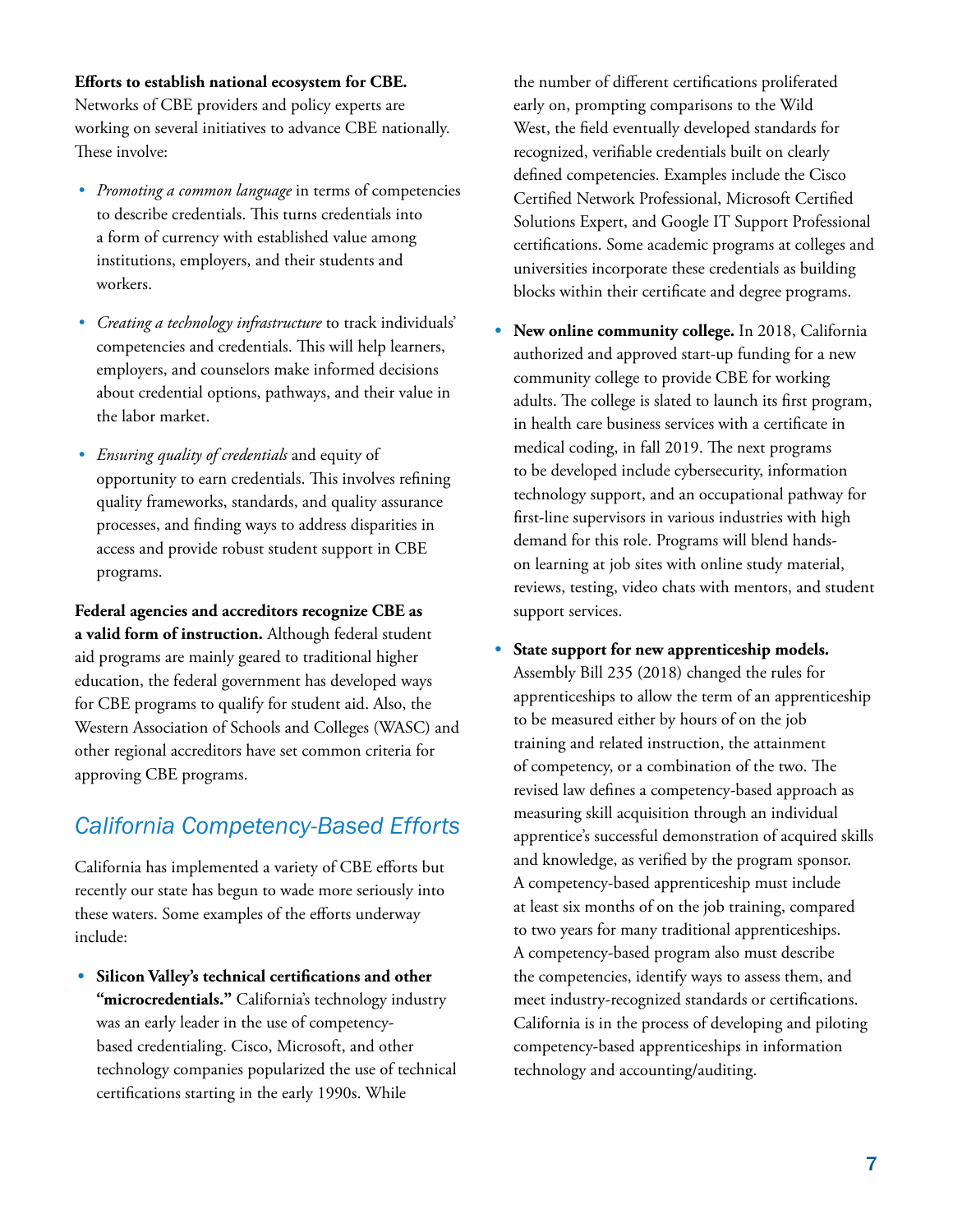## The Case for Expanding Competency-Based Education in California

Workforce education and training is transformative for individuals and the state's economy. An analysis of California community college outcomes shows that students who complete an associate degree nearly double their pre-degree earnings after two years in the workforce, and nearly triple them after five years. Those who earn a certificate nearly double their prior earnings in that time. Given this potential, California educators and policy makers are searching for ways to help students move through education programs in ways that make sense for them. For some students, CBE can be that pathway, with clear benefits for individuals, employers, and the state.

## *Benefits to Students*

- **• Clear and transparent expectations for learning.**  With well-defined learning goals linked directly to workforce needs, CBE engages students as active partners in their own learning. It suits different learning styles by offering various ways for students to learn, and allows students to demonstrate previously learned skills to progress to credentials more quickly.
- **• Personalization.** CBE programs can meet students where they are academically and give them the opportunity to learn what they need. This is especially

valuable for adult learners who may start their educational journeys with skills and knowledge acquired in nonacademic settings.

**• Flexibility.** The self-paced nature of CBE programs, not tied to weekly class schedules and traditional academic calendars, makes them more feasible for working adults. This is key for low-wage workers looking to increase their skills and earn credentials that can move them into sustainable employment.

## *Benefits to Employers*

- **• Better information about candidates.** Instead of using a degree as a rough proxy, an employer can recruit candidates who have demonstrated the specific knowledge and skills required for their jobs.
- **• Responsive to workforce demand.** CBE programs typically are developed with industry partners, ensuring graduates are being prepared to meet documented local workforce needs. As advances in technology bring about changes in job requirements, ongoing collaboration allows rapid adaptation.
- **• Opportunities for current workforce.** CBE can be faster, cheaper, and more responsive than traditional training for keeping workers equipped with the latest knowledge and skills. Moreover, the flexibility of CBE lets workers stay productive in their jobs while upgrading their skills.

## Advantages of Competency-Based Education

#### Benefits to Students

- Clear and transparent expectations for learning.
- Personalization.
- Flexibility.

#### Benefits to Employers

- Better information about candidates.
- Responsive to workforce demand.
- Opportunities for current workforce.

#### Benefits to the State

- Can help address skills shortages.
- Potential to lower costs for students and taxpayers.
- Accountability for learning.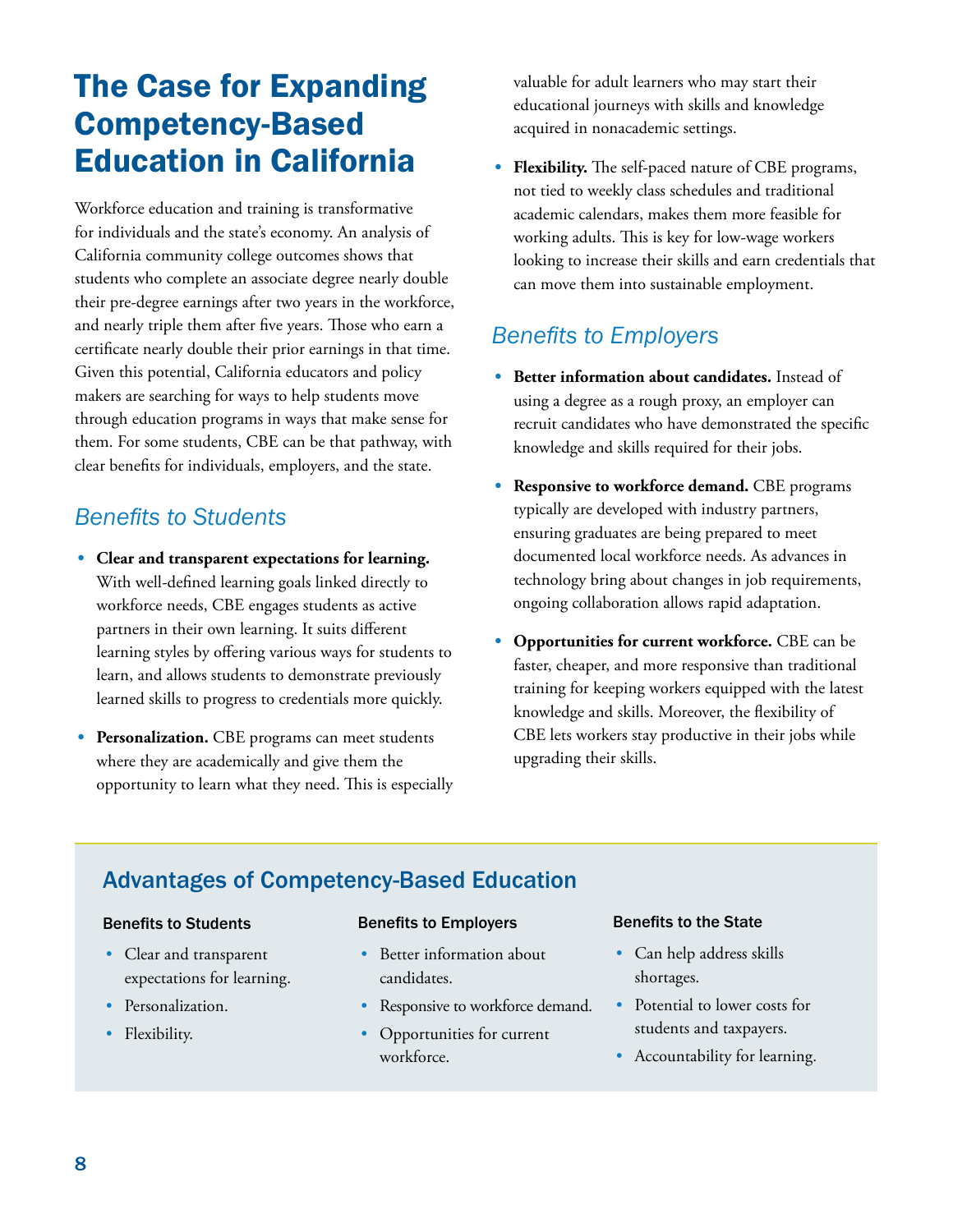## *Benefits to the State*

- **• CBE can help address skilled worker shortage.** CBE's flexibility and clear pathways to skills and credentials can serve some of the millions of working adults in California who have not completed postsecondary education—many of whom might not otherwise enroll in an education or training program due to family and work demands.
- **• Potential to lower costs for students and taxpayers.** With more specialized roles for faculty members, smart uses of technology, and reduced course repetition, CBE opens the door to new business models that could significantly lower the costs of postsecondary education while improving outcomes.
- **• Accountability for learning.** Because CBE students demonstrate mastery to earn credentials and graduate, policy makers can hold programs accountable for what their graduates know and can do.

## Stumbling Blocks Exist but California Is Well-Positioned for Expansion of Competency-Based Education

### *Barriers to Implementation*

Despite the clear advantages of CBE for some individuals, there are real barriers to implementation. These include institutional barriers in colleges such as restrictive federal student aid rules, start-up costs, lack of expertise, and existing academic and business processes. Funding mechanisms and tuition and aid policies that are based on credit hours can also impede CBE development. In addition, the start-up process at a college requires substantial dedicated time to collaboratively design clear, measurable, and relevant competencies and competency

### California Advantages and **Opportunities**

- Existing education-industry partnerships have set the table.
- CBE served the state's equity and economic mobility agendas
- California has scale.
- New online community college and other online community college efforts can serve as laboratories.

demonstrations. Policy experts also have identified several challenges in designing CBE for underprepared students. For example, students might struggle with online learning and face difficulties navigating related technology.

## *California Advantages and Opportunities*

These are real challenges but California also has major advantages that can help support the implementation of CBE. These include:

- **• Existing education-industry partnerships and workforce initiatives have set the table.** The California Community Colleges (CCC) Doing What Matters initiative has focused on developing regional partnerships across the employer, education, and workforce communities. Similarly, the California Workforce Development Board, through numerous grants and initiatives has focused on strengthening regional partnerships.
- **• CBE serves the state's equity and economic mobility agendas.** CBE could allow employers, by relying on validated competencies, to move past traditional hiring patterns that are subject to various types of bias. As such, CBE has the potential to help level the playing field for hiring and promotion.